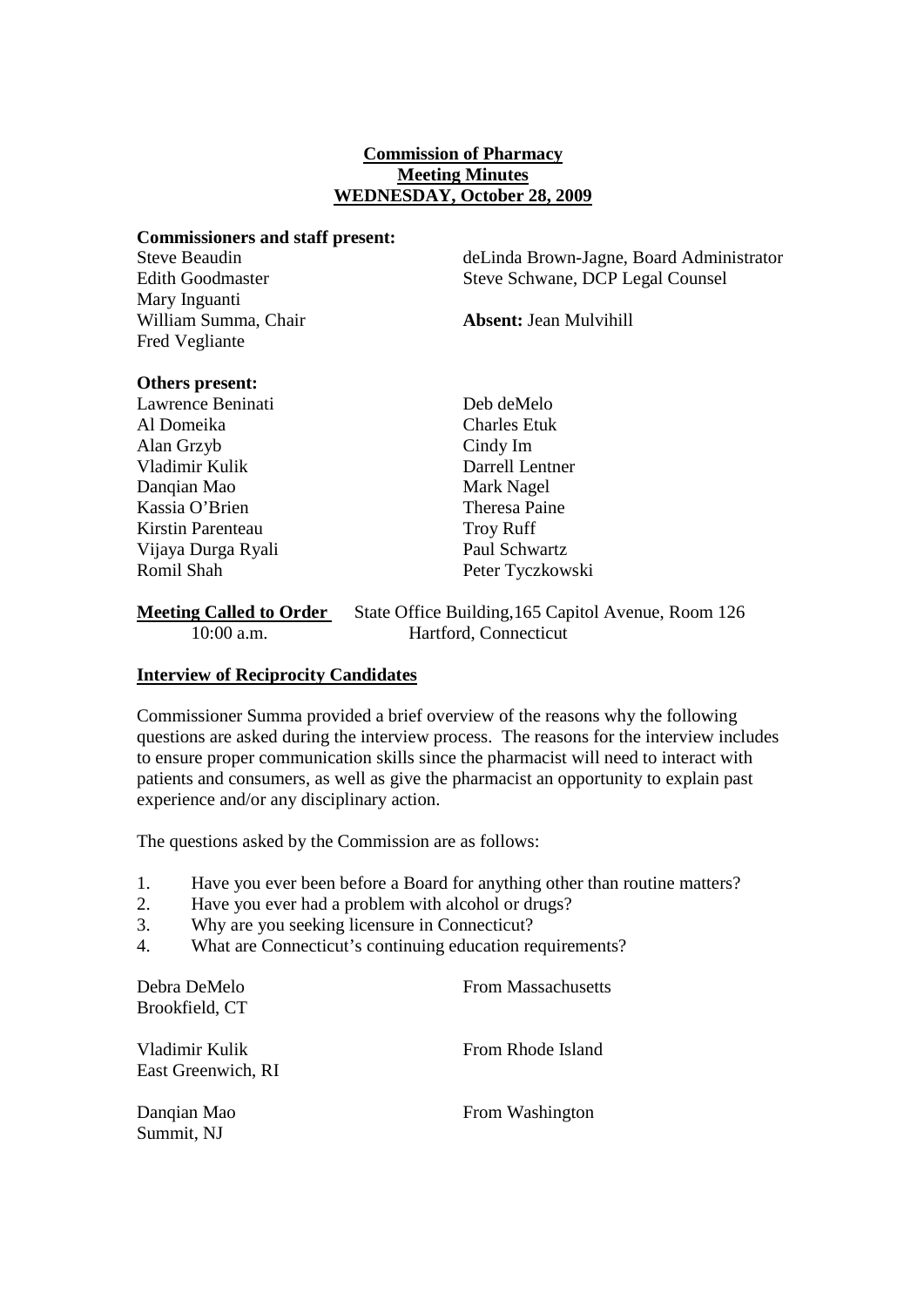| Kassia O'Brien<br>Wyoming, RI    | From Rhode Island |
|----------------------------------|-------------------|
| Vijaya Durga Ryali<br>Vernon, CT | From Michigan     |

**Commission action:** A motion was made by Commissioner Goodmaster, seconded by Commissioner Inguanti and a vote of 5-0 was passed approving the above applicants for licensure by reciprocity.

# **First Time Managers**

Commissioner Summa summarized the responsibilities of those appearing as first-time pharmacy managers and the reason for their appearance before the Commission. (A handout which has answers to questions first-time managers may have will be sent via email directly to the pharmacists who appear today.) Commissioner Summa also emphasized the importance of the pharmacy manager's role as opposed to the front-store manager (in many retail settings).

Commissioner Vegliante also informed managers that their responsibility for the pharmacy remain in effect even when they are off duty.

Commissioner Inguanti provided first-time managers with a brief overview of reporting errors and the MedWatch program. (A link to the web site is being sent to them via email as well.)

| Cindy Im        | Walgreens #10310 |
|-----------------|------------------|
| PCT.10757       | Stamford         |
| Darrell Lentner | Stop and Shop    |
| PCT.9609        | Vernon           |
| Paul Schwartz   | Genoa Pharmacy   |
| PCT.8398        | Manchester       |

# **Application for Pharmacy Internship**

Radhika Nagineni

**Commission action:** The above applicant was accepted for an internship as foreign pharmacy graduate.

# **New Pharmacy Applications**

Genoa Healthcare of Paul Schwartz Connecticut, LLC 587 East Middle Turnpike Manchester, CT 06040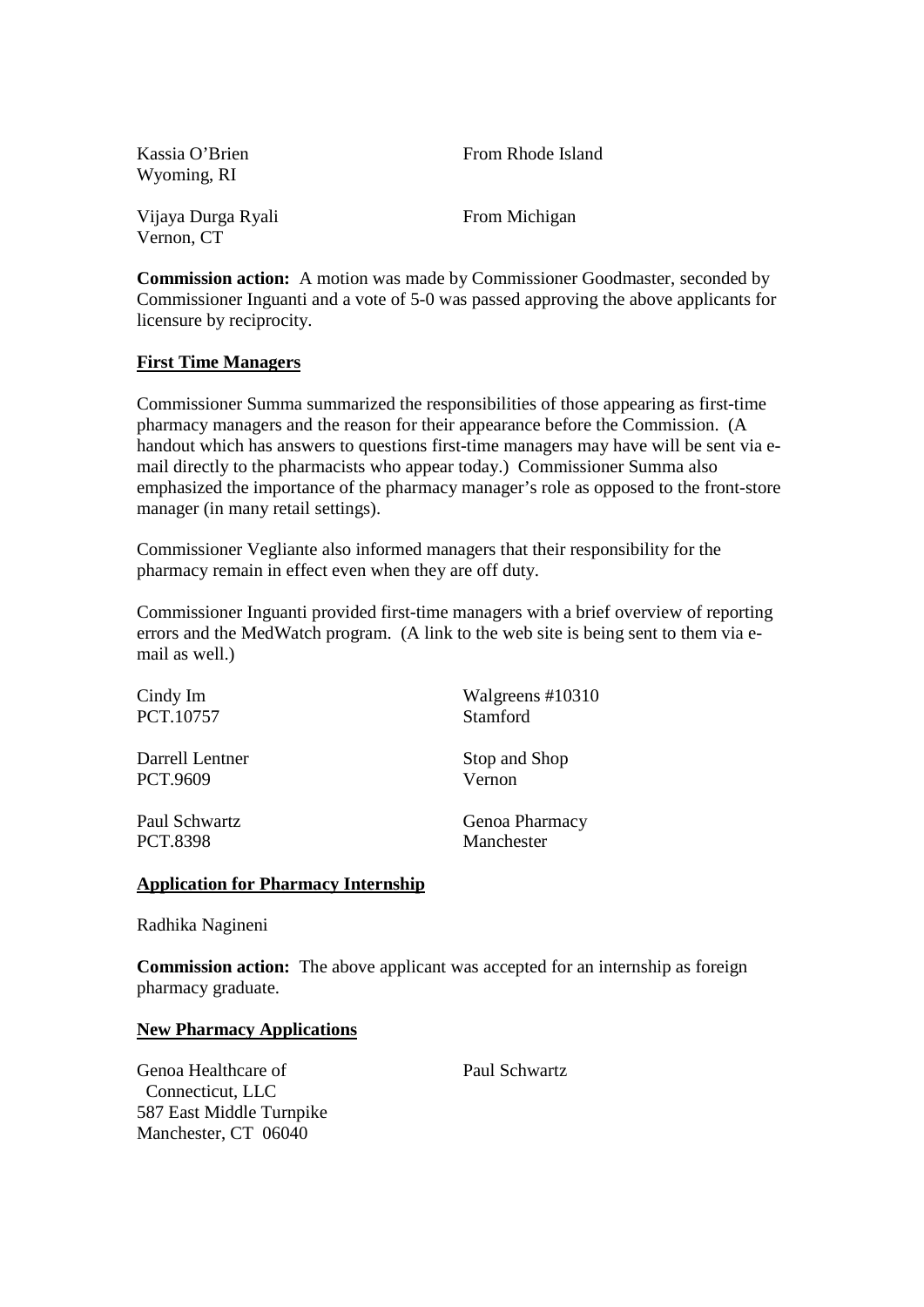Shop Rite Pharmacy of Norwich Alan Grzyb 634 West Main Street Norwich, CT 06360

Walgreens #11919 J. Arthur Carbonaro 1630 Boston Turnpike Coventry, CT 06238

**Commission action**: A motion was made by Commissioner Inguanti, seconded by Commissioner Beaudin and a vote of 5-0 was passed approving the above new pharmacy applications.

### **Pharmacy Relocations**

| Drug Shoppe Health Solutions of CT, Inc. PCY.2068 |                       |
|---------------------------------------------------|-----------------------|
| From:                                             | To:                   |
| 7 Anngina Drive                                   | 155 Hazard Avenue     |
| Enfield, CT 06082                                 | Enfield, CT 06082     |
| Rite Aid Pharmacy #1033                           | <b>PCY.931</b>        |
| From:                                             | To:                   |
| 112 Quinnipiac Avenue                             | 85 Middletown Avenue  |
| North Haven, CT 06473                             | North Haven, CT 06473 |

**Commission action**: A motion was made by Commissioner Vegliante, seconded by Commissioner Goodmaster and a vote of 5-0 was passed approving the above relocations.

# **Legal Matters**

Review of letter from Edmund Funaro, Jr., requesting permission to become a pharmacy manager at Visel's Drug Store in New Haven. (Per current settlement agreement, he is unable to work as a manager.)

**Commission action:** A motion was made by Commissioner Vegliante, seconded by Commissioner Goodmaster and a vote of 5-0 was passed approving Pharmacist Edmund Funaro, Jr. to become a pharmacy manager. However, the Commission will require Mr. Funaro to keep a perpetual inventory of all medications dispensed.

# **Request for CE Program Approval**

*"Anemia Management Safety: Investigations in IV Iron and ESA"* Connecticut Society of Health-System Pharmacists Evidence-Based Practice Center 80 Seymour Street Hartford, CT 06102 Speaker: Joanna Hudson, Pharm.D. *Approved*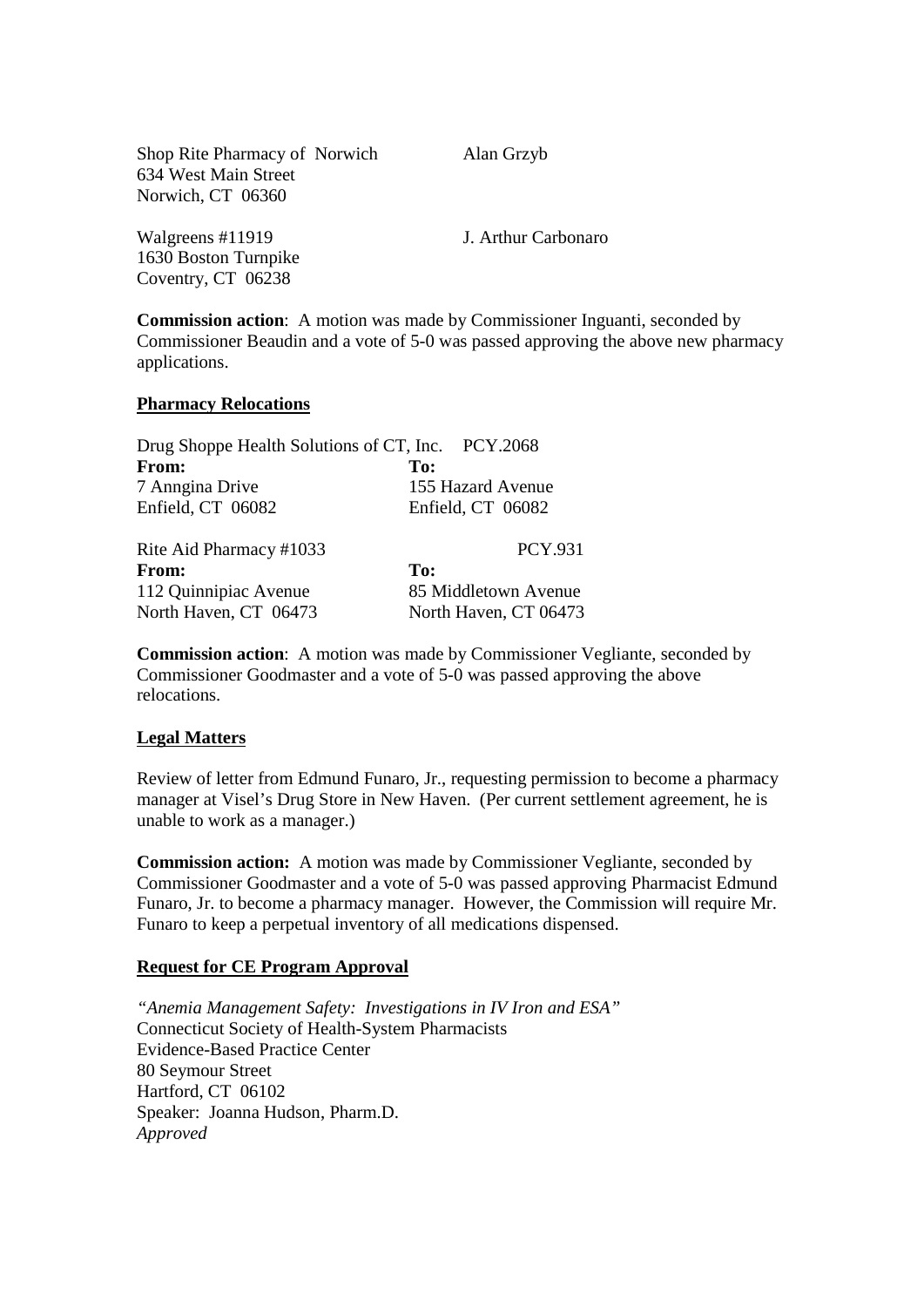### **Miscellaneous**

#### 2009 MPJE State-specific Review

Commissioner Summa publicly thanked Commissioner Inguanti for completing the Connecticut portion of the MPJE review which was due earlier this month.

Commissioner Inguanti thanked Drug Control Agents Nasinnyk and Komoroski and Attorney Schwane for assisting in the time-consuming, imperative task which included completing 1200 new questions for the exam and reviewing and discarding old questions that no longer apply to Connecticut law.

### Commissioner Goodmaster Report

Commissioner Goodmaster reported on her recent attendance of the NABP Pharmacy Technician Task force for training, certification and accreditation.

Commissioner Goodmaster also provided a brief overview of the three medication disposal events currently held throughout the state.

### **Approval of Minutes**

Approval of September 2009 minutes.

**Commission action:** A motion was made by Commissioner Goodmaster, seconded by Commissioner Veglianti and a vote of 5-0 was passed approving the above minutes.

# **Non-Resident Pharmacy Applications**

BioRx  $3821$   $71^{\text{st}}$  Street, Ste. C Urbandale, IA 50322

California Pharmacy & Compounding Center 4000 Birch Street #120 Newport Beach, CA 92660

CarePlus CVS/Pharmacy #2709  $8929<sup>th</sup>$  Avenue New York, NY 10019

Coastal Meds LLC 1759 Medical Park Drive, Ste. C Biloxi, MS 39523

Family Pharmacy LTC 63A Main Street Ashburnham, MA 01430